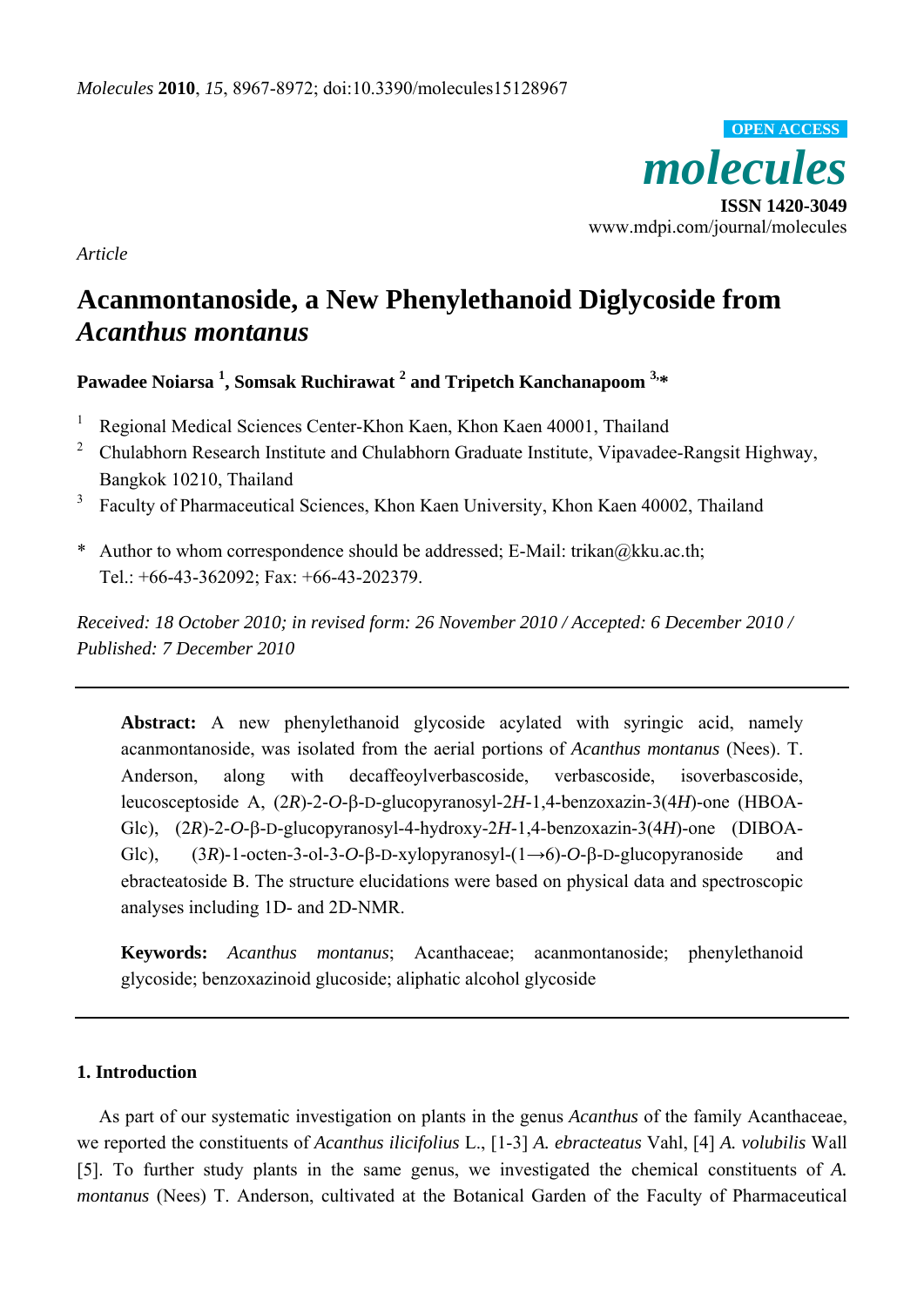Sciences, Khon Kaen University, Thailand. There is no mention on the medicinal uses of this plant in Thai traditional medicine since it is an exotic plant, but its leaves or whole plants are used in African countries for treatment of several ailments such as cough, gastritis, epilepsy, urinary disorders and rheumatic pains. The antimicrobial, anti-inflammatory, analgesic, antipyretic and smooth muscle relaxant properties of the leaf extracts have been reported [6-9]. Previous phytochemical studies of this plant reported the presence of pentacyclic triterpenoids [10,11]. The present paper describes the isolation and structural determination of polar chemical constituents from the aerial portions of this plant, including a new phenylethanoid glycoside **1** bearing a syringyl moiety, in addition to four phenylethanoid glycosides **2**−**5**, two benzoxazinoid glucosides **6, 7**, and two aliphatic alcohol glycosides **8, 9**.

#### **2. Results and Discussion**

The methanolic extract of the aerial portions of *A. montanus* was suspended in  $H_2O$  and partitioned with  $Et<sub>2</sub>O$ . The aqueous layer was applied to a Diaion HP-20 column, and eluted successively with  $H<sub>2</sub>O$ , MeOH and Me<sub>2</sub>CO. The fraction eluted with MeOH was separated by a combination of chromatographic techniques to afford a new phenylethanoid glycoside **1** (Figure 1) together with eight known compounds, identified as decaffeoylverbascoside (**2**), verbascoside (**3**), isoverbascoside (**4**), leucosceptoside A (**5**), (2*R*)-2-*O*-β-D-glucopyranosyl-2*H*-1,4-benzoxazin-3(4*H*)-one (HBOA-Glc, **6**), (2*R*)-2-*O*-β-D-glucopyranosyl-4-hydroxy-2*H*-1,4-benzoxazin-3(4*H*)-one (DIBOA-Glc, **7**), (3*R*)-1 octen-3-ol-3-*O*-β-D-xylopyranosyl-(1→6)-*O*-β-D-glucopyranoside (**8**) and ebractatoside B (**9**) by comparison of physical data with literature values and spectroscopic evidence [2,4,12].

#### **Figure 1.** Structures of compounds **1** and **3**.



Compound **1** was isolated as an amorphous powder. Its molecular formula was determined to be  $C_{38}H_{44}O_{19}$  by high resolution electrospray ionization (HR-ESI) mass spectrometric analyses. Inspection of the  ${}^{1}$ H-NMR spectrum indicated that this compound is a verbascoside derivative from the chemical shifts of two sets of ABX aromatic ring systems at  $\delta_H$  6.57 (*br d, J* = 7.2 Hz), 6.69 (*d,*  $J = 7.2$  Hz) and 6.71 (*br s*) for 3,4-dihydroxy-β-phenylethoxyl moiety, and at  $\delta_H$  6.43 (*br d*, *J* = 8.3 Hz), 6.59 (*d*,  $J = 8.3$  Hz) and 6.86 (*br s*) for caffeoyl moiety, two *trans*-olefinic protons at  $\delta_H$  6.21 and 7.52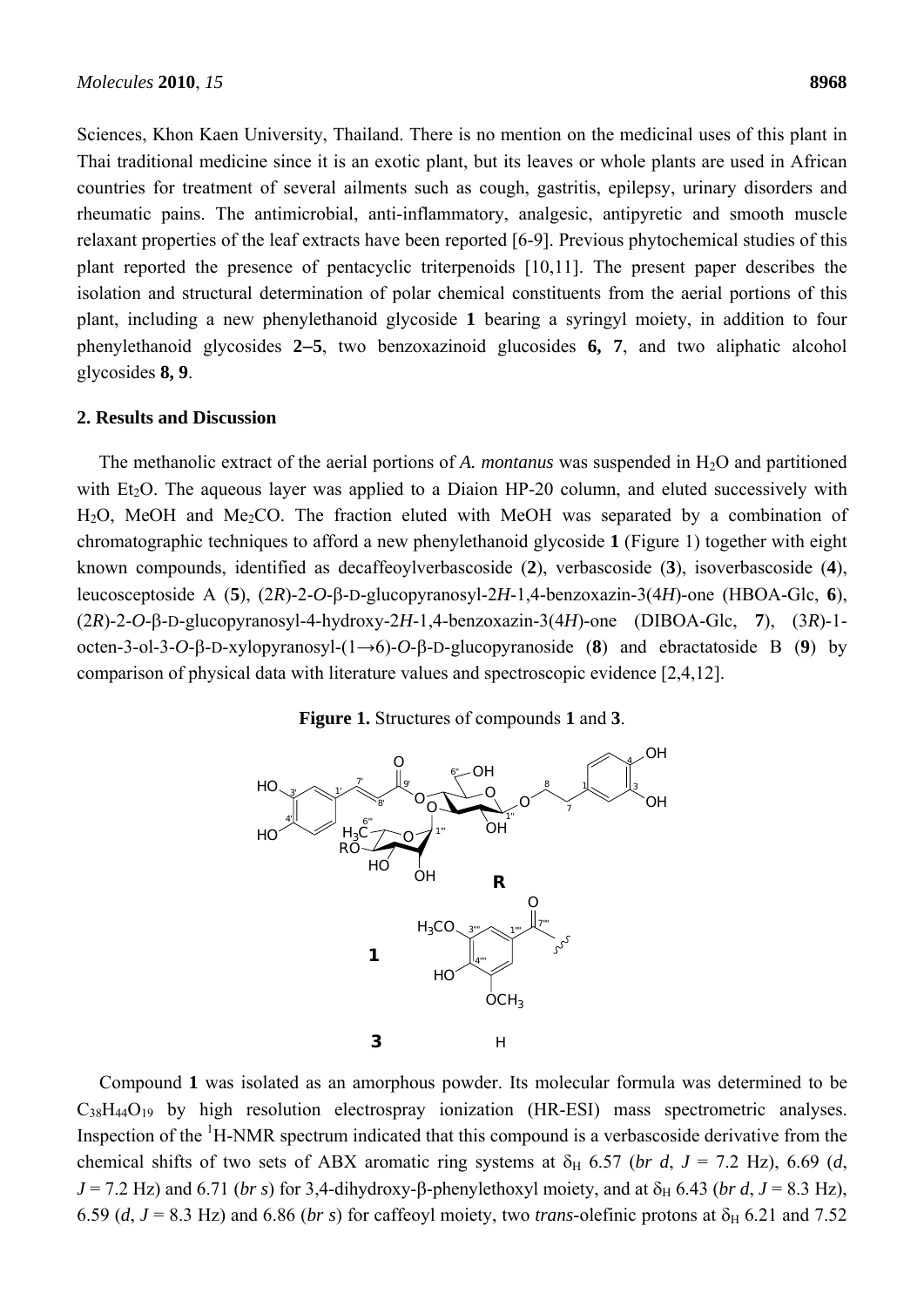(each *d*,  $J = 16.0$  Hz), two anomeric protons at  $\delta_H$  4.39 (*d*,  $J = 7.9$  Hz) for β-glucose and  $\delta_H$  5.37 (*br s*) for  $\alpha$ -rhamnose. In addition, the signals of 1,3,4,5-tetrasubstituted symmetrical aromatic ring at  $\delta_H$ 7.22 (2H, *s*) and two equivalent methoxy protons at  $\delta_H$  3.86 (6H, *s*) for an additional group were observed. This functional group was assigned to be a syringyl moiety from the <sup>13</sup>C-NMR signals at  $\delta_c$ 108.5 (2C), 121.5, 142.1 and 148.8 (2C) for the aromatic ring, two methoxy carbons at  $\delta$ <sub>C</sub> 57.0 and one ester carbonyl carbon at  $\delta_c$  168.0 [1]. Comparison of the <sup>13</sup>C-NMR chemical shifts of this compound with those of verbascoside (**3**) revealed the downfield shift of C-4"' (+2.5 ppm) together with the upfield shifts of C-3"' (−1.3 ppm) and C-5"' (−2.4 ppm) of the rhanmopyranosyl unit indicating that the syringyl group is an ester located at C-4"' of the rhamnopyranosyl moiety [4]. The assignments were supported by the results from COSY, HMQC and HMBC experiments. In the HMBC spectrum, the significant correlation was found between H-4"' and C-7"" as illustrated in Figure 2. Therefore, the structure of this compound was elucidated as 4"'-*O*-syringyl-verbascoside, namely acanmontanoside.





## **3. Experimental**

#### *3.1. General*

NMR spectra were recorded in CD<sub>3</sub>OD using a JEOL JNM  $\alpha$ -400 spectrometer (400 MHz for  ${}^{1}$ H-NMR and 100 MHz for  ${}^{13}$ C-NMR). MS values were obtained on a Bruker Micro TOF-LC mass spectrometer. Optical rotations were measured with a JASCO P-1020 polarimeter. For column chromatography, silica gel 60 (70–230 mesh, no. GE0049, Scharlau Chemie S.A.), RP-18 (50 μm, YMC), and Diaion HP-20 (Mitsubishi Chemical Industries Co. Ltd.) were used. Preparative HPLC was carried out on an ODS column (250  $\times$  20 mm i.d., Nacalai Tesque, Inc.) with a Jasco RI-2031 refractive index detector. The flow rate was 6 ml/min. The solvent systems were: I) EtOAc; II) EtOAc-MeOH (9:1); III) EtOAc-MeOH-H2O (40:10:1); IV) EtOAc-MeOH-H2O (70:30:3); V) 10−50% aqueous MeOH; VI) 7% aqueous MeCN; VII) 10% aqueous MeCN; VIII) 20% aqueous MeCN; and 25% aqueous MeCN. The spraying reagent used for TLC was  $10\%$  H<sub>2</sub>SO<sub>4</sub> in 50% EtOH.

#### *3.2. Plant Material*

The aerial part of *A. montanus* (Nees) T. Anderson was collected from the Botanical Garden of the Faculty of Pharmaceutical sciences, Khon Kaen University in December 2005. The plant was identified by Mr. Bamrung Tavinchiua of the Department of Pharmaceutical Botany and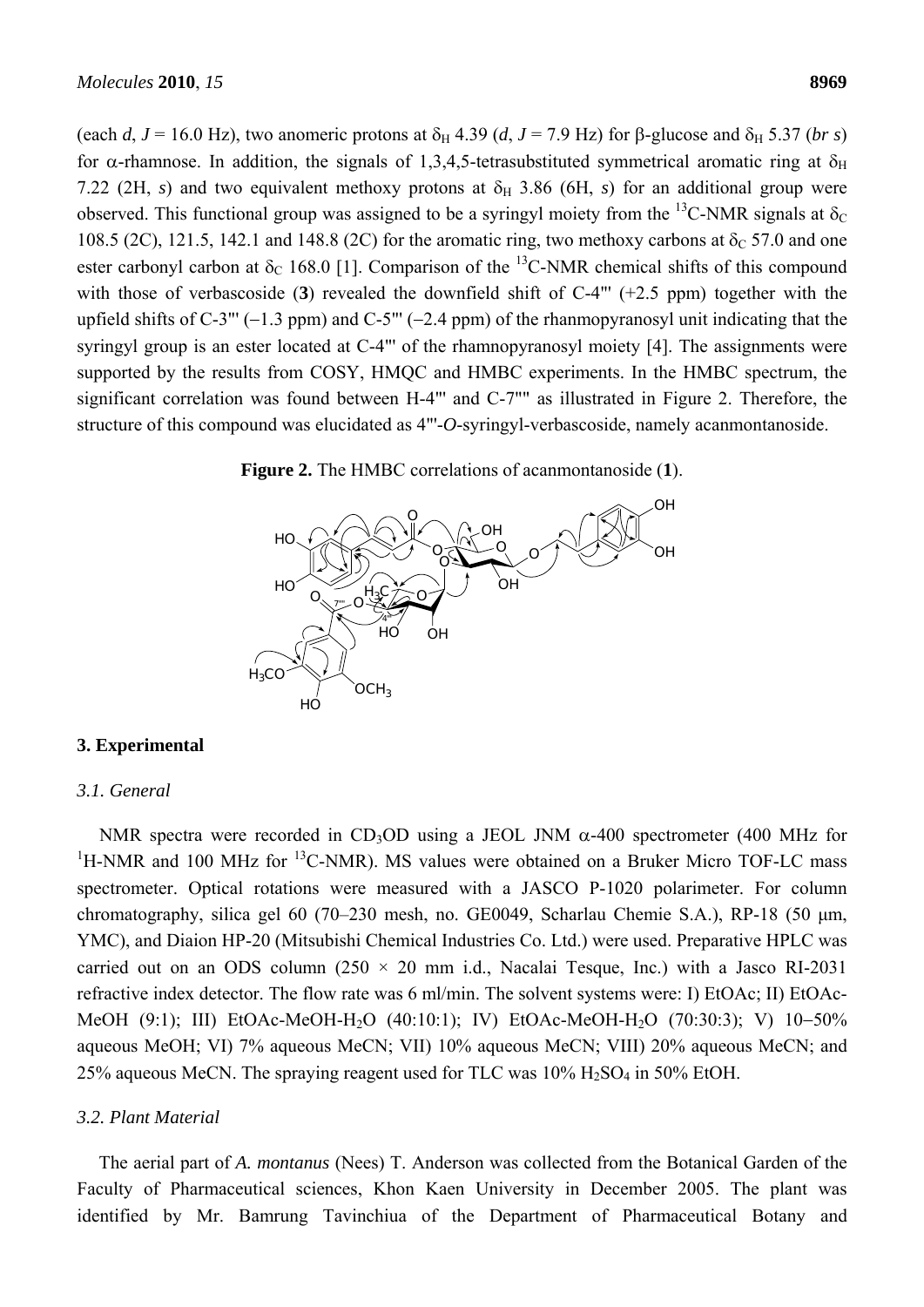Pharmacognosy, Faculty of Pharmaceutical Sciences, Khon Kaen University, Thailand. A voucher specimen (TK-PSKKU-0053) is deposited in the Herbarium of the Faculty of Pharmaceutical Sciences, Khon Kaen University, Thailand.

#### *3.3. Extraction and Isolation*

Dried aerial portions of *A. montanus* (1.0 kg) were extracted with MeOH three times (5.0 L each) at room temperature. After removal of the solvent by evaporation, the greenish residue (105.1 g) was suspended in  $H_2O$  and partitioned with Et<sub>2</sub>O three times (1.0 L each). The aqueous layer was applied to a column of Diaion HP-20 and eluted successively with  $H_2O$ , MeOH, and Me<sub>2</sub>CO. The fraction eluted with MeOH (10.5 g) was concentrated to dryness and subjected to a silica gel column using solvent systems I (3.0 lit), II (5.0 lit), III (3.0 lit), and IV (1.0 lit). Six fractions were collected (A to F). Fraction A (2.1 g) was applied to a column of RP-18 using solvent system V to provide six fractions. Fractions A-4 was purified by preparative HPLC-ODS with solvent system VIII to yield verbascoside (**3**, 34.3 mg), isoverbascoside (**4**, 36.6 mg). Fraction A-4 was purified by preparative HPLC-ODS with solvent system VIII to give leucosceptoside A (**5**, 32.3 mg), and the new phenylethanoid compound, acanmontanoside (**1**, 34.5 mg). Fraction B (1.4 g) was subjected to a column of RP-18 using solvent system V to afford five fractions. Fraction B-2 was purified by preparative HPLC-ODS with solvent system VII to provide (2*R*)-2-*O*-β-D-glucopyranosyl-2*H*-1,4-benzoxazin-3(4*H*)-one (**6**, 15.6 mg). Fraction C (1.4 g) was separated on a column of RP-18 using solvent system V to give nine fractions. Fraction C-1 was further purified by preparative HPLC-ODS with solvent system VI to provide decaffeoylverbascoside (**2**, 55.5 mg). Fraction C-2 was purified by preparative HPLC-ODS with solvent system VII to obtain (2*R*)-2-*O*-β-D-glucopyranosyl-4-hydroxy-2*H*-1,4-benzoxazin-3(4*H*)-one (**7**, 172.0 mg). Fraction C-7 was further purified by preparative HPLC-ODS with solvent system IX to afford (3*R*)-1-octen-3-ol-3-*O*-β-D-xylopyranosyl-(1→6)-*O*-β-D-glucopyranoside (**8**, 37.0 mg). Fraction D (2.2 g) was similarly separated on a column of RP-18 using solvent system V to afford eight fractions. Fraction D-6 was purified by preparative HPLC-ODS with solvent system IX to provide ebracteatoside B (**9**, 32.2 mg).

#### *3.3. Acanmontanoside* (**1**)

Amorphous powder,  $[\alpha]_D^{27}$  –157.5 (MeOH,  $c = 0.70$ ); <sup>1</sup>H- and <sup>13</sup>C-NMR (CD<sub>3</sub>OD): see Table 1; HRESIMS, *m*/z: 803.2408 [M-H]<sup>-</sup> (calcd for C<sub>38</sub>H<sub>43</sub>O<sub>19</sub>:803.2404).

| No.            | $^{13}$ C |       | ŀΗ                            |
|----------------|-----------|-------|-------------------------------|
|                | 3         |       |                               |
| Aglycone       |           |       |                               |
|                | 131.5     | 131.6 |                               |
| 2              | 117.1     | 117.2 | 6.71 (1H, br s)               |
| 3              | 146.1     | 146.2 |                               |
| $\overline{4}$ | 144.6     | 144.7 |                               |
|                | 116.3     | 116.4 | 6.69 (1H, $d, J = 7.2$ Hz)    |
| 6              | 121.3     | 121.4 | 6.57 (1H, br d, $J = 7.2$ Hz) |

**Table 1.** NMR Spectroscopic data of acanmontanoside  $(1, CD_3OD)$ .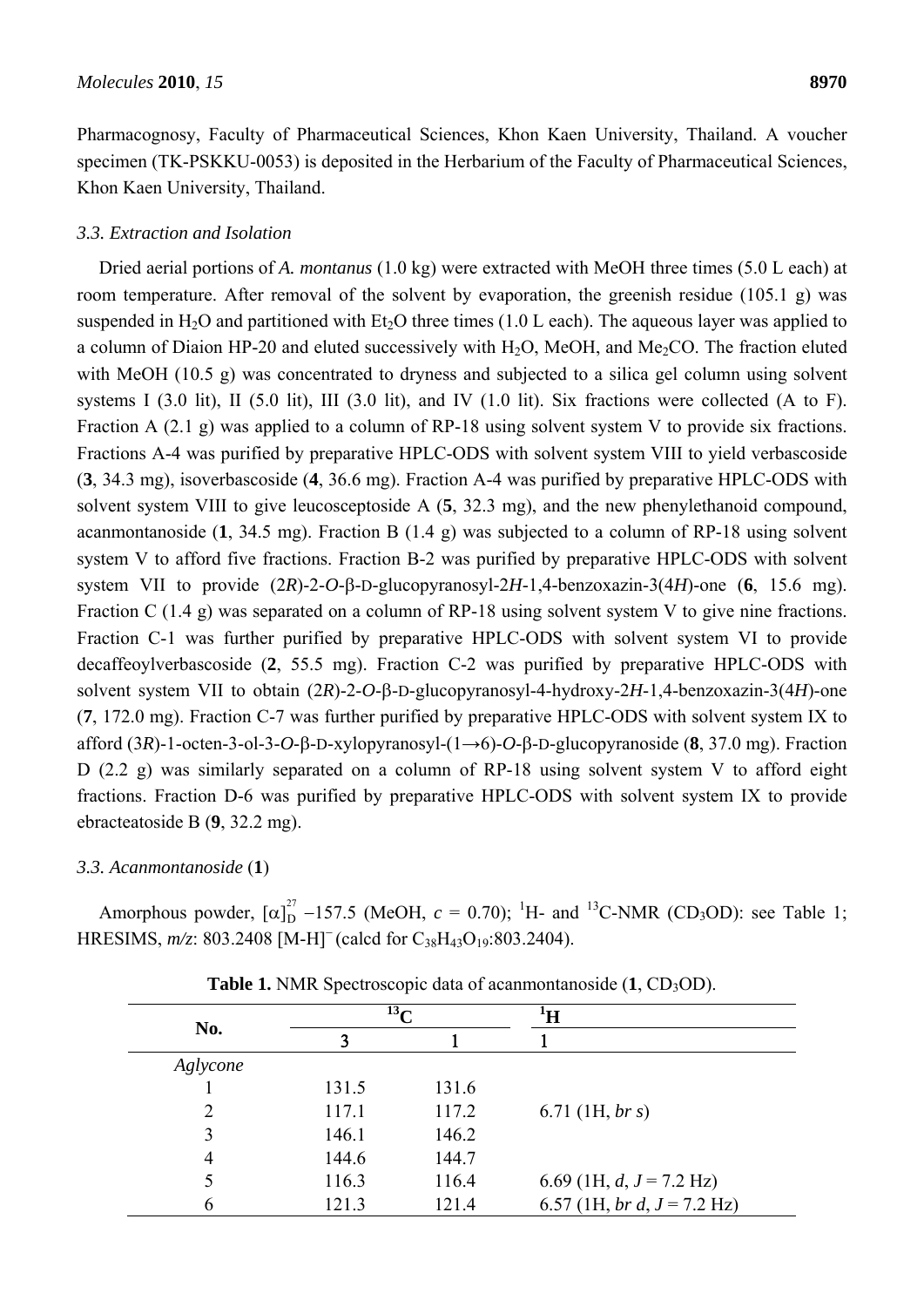|                                   |       | <b>1 avit 1.</b> Colli. |                                                              |
|-----------------------------------|-------|-------------------------|--------------------------------------------------------------|
| 7                                 | 36.5  | 36.6                    | 2.80 (2H, $t, J = 7.3$ Hz)                                   |
| 8                                 | 72.2  | 72.2                    | 3.74 $(1H)^a$                                                |
|                                   |       |                         | 4.05 $(1H)^a$                                                |
| Caffeoyl moiety                   |       |                         |                                                              |
| 1'                                | 127.7 | 127.3                   |                                                              |
| 2'                                | 115.2 | 114.9                   | $6.86$ (1H, br s)                                            |
| 3'                                | 149.7 | 149.8                   |                                                              |
| 4'                                | 146.8 | 146.7                   |                                                              |
| 5'                                | 116.5 | 116.4                   | 6.59 (1H, $d, J = 8.3$ Hz)                                   |
| 6 <sup>′</sup>                    | 123.2 | 123.2                   | 6.43 (1H, br d, $J = 8.3$ Hz)                                |
| 7'                                | 148.0 | 148.1                   | 7.52 (1H, $d, J = 16.0$ Hz)                                  |
| 8'                                | 114.7 | 114.5                   | 6.21 (1H, $d, J = 16.0$ Hz)                                  |
| 9'                                | 168.3 | 168.3                   |                                                              |
| Glc                               |       |                         |                                                              |
| 1"                                | 104.2 | 104.2                   | 4.39 (1H, $d, J = 7.9$ Hz)                                   |
| 2"                                | 76.2  | 76.5                    | 3.45 (1H, dd, $J = 7.9$ , 8.4 Hz)                            |
| 3"                                | 81.6  | 80.7                    | 3.92 (1H, dd, $J = 8.4$ , 9.3 Hz)                            |
| 4"                                | 70.4  | 70.2                    | 4.99 (1H, $dd, J = 9.3, 9.4$ Hz)                             |
| 5"                                | 76.0  | 76.0                    | $3.56$ (1H, m)                                               |
| 6"                                | 62.4  | 62.4                    | 3.54 $(H)$ <sup>a</sup>                                      |
|                                   |       |                         | 3.64 $(1H)^a$                                                |
| Rha                               |       |                         |                                                              |
| $1^{\mathrm{m}}$                  | 103.0 | 102.3                   | 5.37 (1H, br s)                                              |
| $2^{\prime\prime\prime}$          | 72.3  | 72.3                    | $3.72~(1H)^a$                                                |
| $3^{\prime\prime\prime}$          | 72.0  | 70.7                    | 3.94 $(1H)^a$                                                |
| $4^{\prime\prime\prime}$          | 73.8  | 76.3                    | 5.02 (1H, $dd, J = 9.7, 9.7$ Hz)                             |
| $5^{\prime\prime\prime}$          | 70.6  | 68.2                    | 3.86~(1H) <sup>a</sup>                                       |
| 6"                                | 18.4  | 18.7                    | 1.05 (3H, $d, J = 6.2$ Hz)                                   |
| Syringyl moiety                   |       |                         |                                                              |
| $1^{\mathrm{nn}}$                 |       | 121.5                   |                                                              |
| $2^{\text{uu}}$ , $6^{\text{uu}}$ |       | 108.5                   | 7.22 $(2H, s)$                                               |
| $3^{\text{uu}}$ , $5^{\text{uu}}$ |       | 148.8                   |                                                              |
| 4""                               |       | 142.1                   |                                                              |
| 7"                                |       | 168.0                   |                                                              |
| $MeO-3$ "", $5$ ""                |       | 57.0                    | 3.86(6H, s)                                                  |
|                                   |       |                         | <sup>a</sup> Chemical shifts obtained approximately by HMQC. |

**Table 1.** *Cont.*

# **4. Conclusions**

The present study isolated phenylethanoid glycosides **1-5**, benzoxazinoid glucosides **6, 7**, and aliphatic alcohol glycosides **8, 9** from the aerial parts of *A. montanus*. These types of compounds have previously been reported in *Acanthus* species [1-5]. It provides further confirmation of the typical profile of secondary metabolites found in this genus.